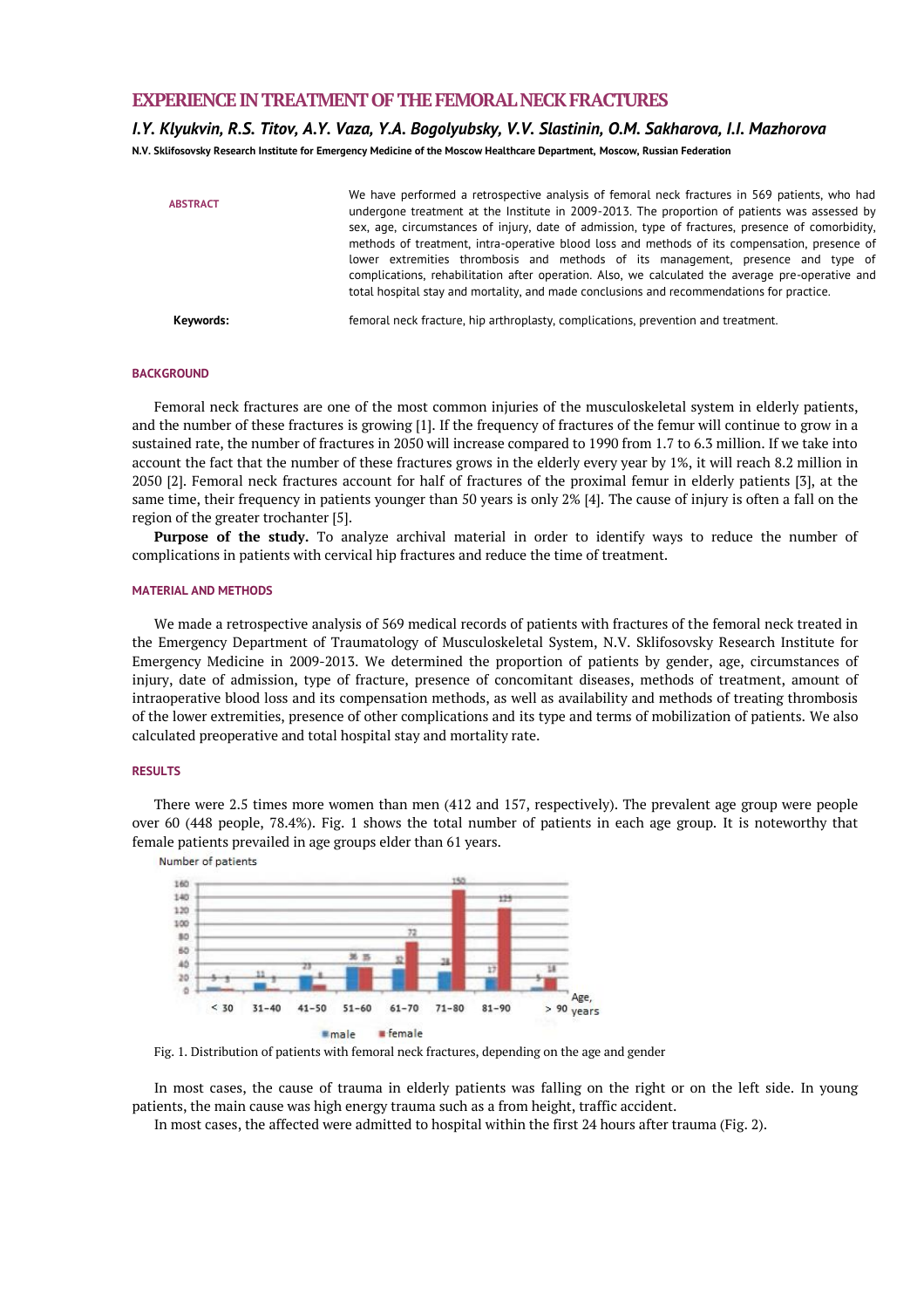

Fig. 2. Distribution of patients depending on the time of admission

As a rule, patients with femoral neck fractures are elderly people who have a lot of concomitant diseases, which affect the timing and type of surgery and the possibility of surgical treatment. The diagram below (Fig. 3) shows that only 117 patients (21%) had no severe comorbidities. The vast majority of patients (393.69%) had from one to three concomitant diseases simultaneously, 59 patients (10%) had 4 or more comorbidities.



Fig. 3. Distribution of patients with fractures of the femoral neck depending on the number of related diseases (abs. values)

The most common comorbidities were hypertension (37.8%) and cardiosclerosis of varying etiology (24.2%), exertional angina — 14.9%, cardiac arhythmias — 11.6% of patients. Diabetes type 2 was revealed in 8.8% of victims, often decompensated. In addition, 6.3% of patients had a history of acute ischemic stroke. Less commonly observed: chronic obstructive pulmonary disease, heart failure, chronic kidney disease, bronchial asthma, peptic ulcer disease and thyroid dysfunction. Fig. 4 shows the spectrum and incidence of co-morbidities.



concomitant disease (abs.)

Fig. 4. Distribution of patients with fractures of the femoral neck depending on the type of concomitant diseases. Notes: ACE — acute cerebrovascular event; COPD — chronic obstructive pulmonary disease; CKD — chronic kidney disease; FC — functional class

All patients with a suspected femoral fracture underwent X-ray upon admission, which in most cases is sufficient to establish the diagnosis and choice of tactics of treatment for a patient. CT scan of the hip was performed very rarely in cases where a damage was suspected, which may affect the treatment strategy (e.g., fracture of the femoral head at transtrochanteric fracture) or the presence of a fracture was a a question. In terms of preoperative examination, we performed all laboratory tests (clinical, biochemical blood tests, coagulation, general urinalysis), ultrasound angiography of lower extremities, electrocardiography. All patients older than 60 years we examined by a physician, and if necessary, cardiologist, endocrinologist and psychiatrist. Also, we performed echocardiography and examined the function of the external breathing.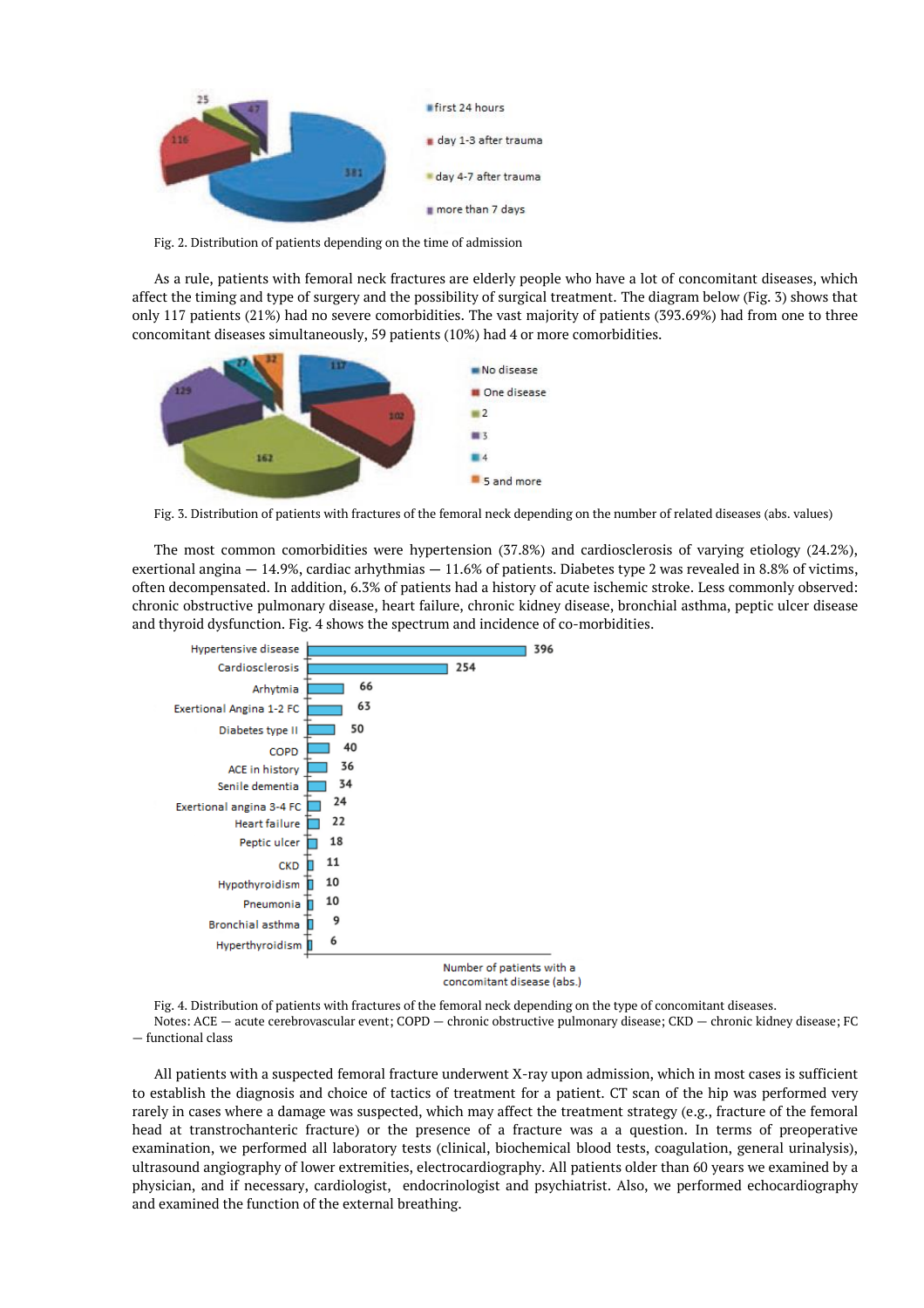Among the treatment options were: conservative treatment, osteosynthesis of a fracture of the femoral neck with various fixators and femoral replacement. The following methods of femoral arthroplasty: total cementless, total cement and bipolar endoprosthesis. In 263 of 569 cases (46.2%), femoral replacement was performed, in 240 (42.2%) cases various options of osteosynthesis were performed and 66 patients (11.6%) were treated conservatively. The share impacted femoral neck fractures was 6.3% (36 patients), of whom 23 underwent conservative treatment, and 13 patients underwent osteosynthesis of the fracture. We observed a strong tendency to increase in number on the joint replacement operations and reducing the number of other treatments. So, in 2009, 57.2% of patients underwent fracture osteosynthesis,  $22.6\%$  – replacement,  $20.2\%$  – conservative treatment; at the same time in 2013, 70.2% patients underwent femoral replacement, 24.8% — osteosynthesis, and 5% — conservative treatment.

Fig. 5 presents data on patients undergoing different treatment options (in%). %



Fig. 5. Distribution of patients with fractures of the femoral neck, depending on the type of surgical treatment

Selection of replacement type depended on the age of patients and condition of the bone. Elderly or debilitated patients underwent a bipolar hip replacement arthroplasty. The total cement replacement was performed in patients with ostoporosis. In other cases, cementless total femoral replacement was performed. Of 263 patients undergoing femoral replacement, 30.4% of people had a bipolar prosthesis, 34.5% had a total prosthesis with cementless fixation and 35.1% had a total prosthesis with cement fixation.

In 15% of patients, thrombosis of the deep veins of the lower extremities was revealed in the preoperative period. Treatment of this complication resulted in a delay of surgery. If embologenic thrombosis (with a large floating fragment) was revealed, then a cava filter was installed prior to surgery. Ligation of the femoral vein or thrombectomy were performed more rarely as a firts stage of surgical therapy. The average preoperative hospital stay was 10 days in 2009, in 2010 - 11, in 2011 - 12, 2012 - 10 and 2013 - 7. The dynamics of average preoperative bed days is shown in Fig. 6. The average preoperative hospital stay was slightly higher during hip joint replacement than during osteosynthesis (10.7 and 9.1, respectively), which is associated with more traumatic replacement, and prolonged preparation of the patient.

Average bed day



Fig. 6. Dynamics of average preoperative bed days in patients with femoral neck fractures, depending on the type of the upcoming surgery

Implementation of osteosynthesis of femoral neck with various fixators, usually is not accompanied by a large intraoperative blood loss, which can not be said about the hip joint replacement. Fig. 7 shows the amount of intraoperative blood loss during the hip joint replacement.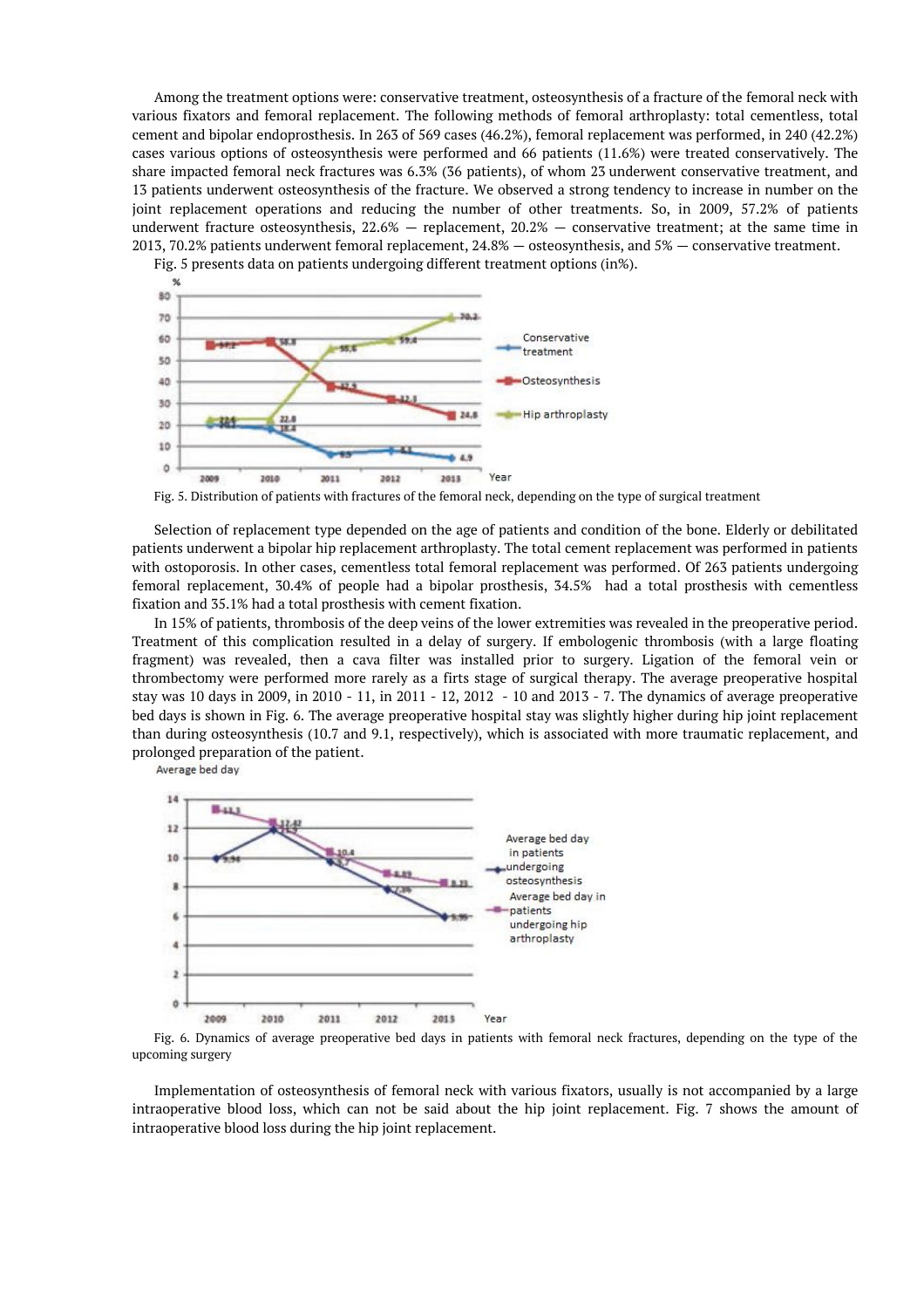

Fig. 7. Distribution of patients undergoing hip joint replacement depending on the volume of intraoperative blood loss (%)

Transfusion of blood components during the postoperative period was required in 13% of patients who had undergone hip joint replacement. Ways to replenish blood loss are shown in Fig. 8.



Fig. 8. Distribution of patients with femoral neck fractures who underwent hip joint replacement, depending on the type of compensation of intraoperative blood loss

In patients with femoral neck fractures thromboembolic complications often develop. In order to prevent pulmonary embolism (PE), ultrasound angiography of lower extremities is performed prior to surgery and activation of a patient. In 2009 ,74% of patients were examined, in 2010 – 77%, in 2011 – 84%, in 2012 – 97% and in 2013 – 96%. In 153 patients (27%), thrombosis of the deep veins of the lower extremities was revealed. Mural thrombosis (49% of cases) prevailed, occlusive thrombosis was observed in 20% of cases and floating thrombosis was revealed in 31% of cases. However, these figures vary for different types of surgery. We found that in patients who had undergone hip joint replacement, the incidence of thrombosis of deep veins was higher (37.4% of cases), while in patients who had undergone osteosynthesis of femur, thrombosis occurred less often — in 23.7% cases (Fig. 9). Thrombosis incidence, %



No thrombosis Various types of thrombosis

Fig. 9. The incidence of thrombosis of deep veins of the lower extremities in patients with femoral neck fractures, depending on the type of surgery

The structure of revealed thrombosis depending on the type of surgery is shown in Fig. 10.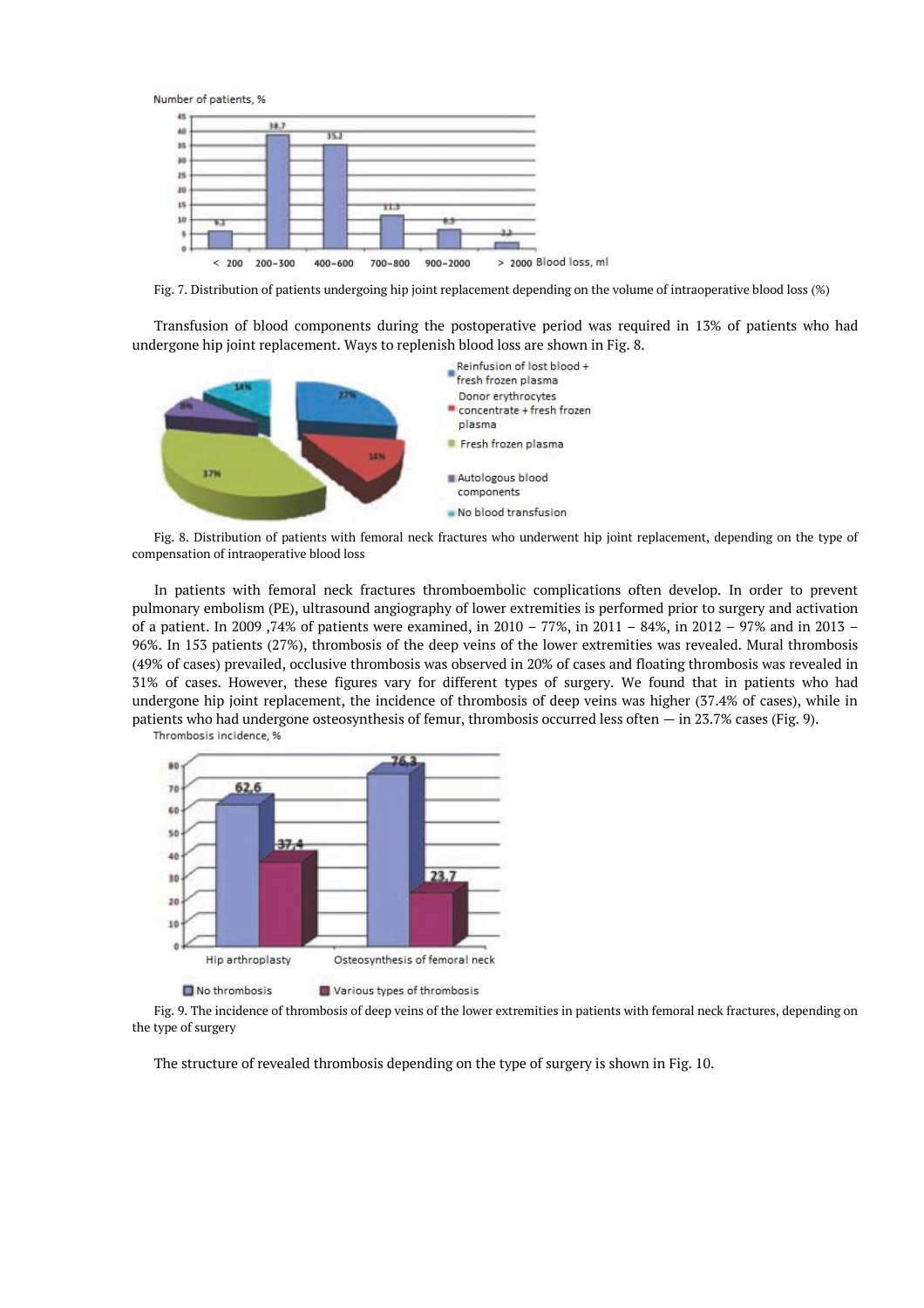

Fig. 10. The incidence of various types of thrombosis in patients with fractures of the femoral neck, depending on the type of surgery



Fig. 11. Distribution of patients with thrombosis of the lower limbs, depending on the method of treatment of thrombosis

All patients with fractures of the femoral neck underwent thrombosis prophylaxis by means of infusion therapy, the use of various antiplatelet agents and anticoagulants, elastic bandaging of the lower limbs and the complex of therapeutic exercises. If thrombosis of deep veins was revealed, then therapeutic doses of direct and indirect anticoagulants (conservative treatment) were administered, surgical methods of treatment were performed more rarely (ligation of the femoral vein, thrombectomy, installation of a cava filter).

Primary healing of postoperative wounds occurred in most cases (96.5% of all surgical interventions). Complications of treatment: superficial suppuration of postoperative wound  $-$  0.8% (4 case after arthroplasty), bedsores  $-1.7\%$ , pneumonia  $-0.5\%$ , endoprosthetic dislocation  $-0.5\%$ . The lethal rate was 3.3% (19 patients, 4 of them died on the operating table,  $6 - in$  the postoperative period and  $9 -$  during the conservative treatment). In most cases, the cause of death was pulmonary embolism and rare causes were acute cardiovascular and multiple organ failure.

Terms of activation of patients in the postoperative period depended on pain, presence of thrombosis of the lower extremities and timing of ultrasonic diagnosis. Under actication we mean training patients to sit up in bed, with legs dangling, get out of bed and walk around with an additional support on the "walkers." Fig. 12 presents estimated terms of activation of patients with fractures of the femoral neck and changes in these indicators.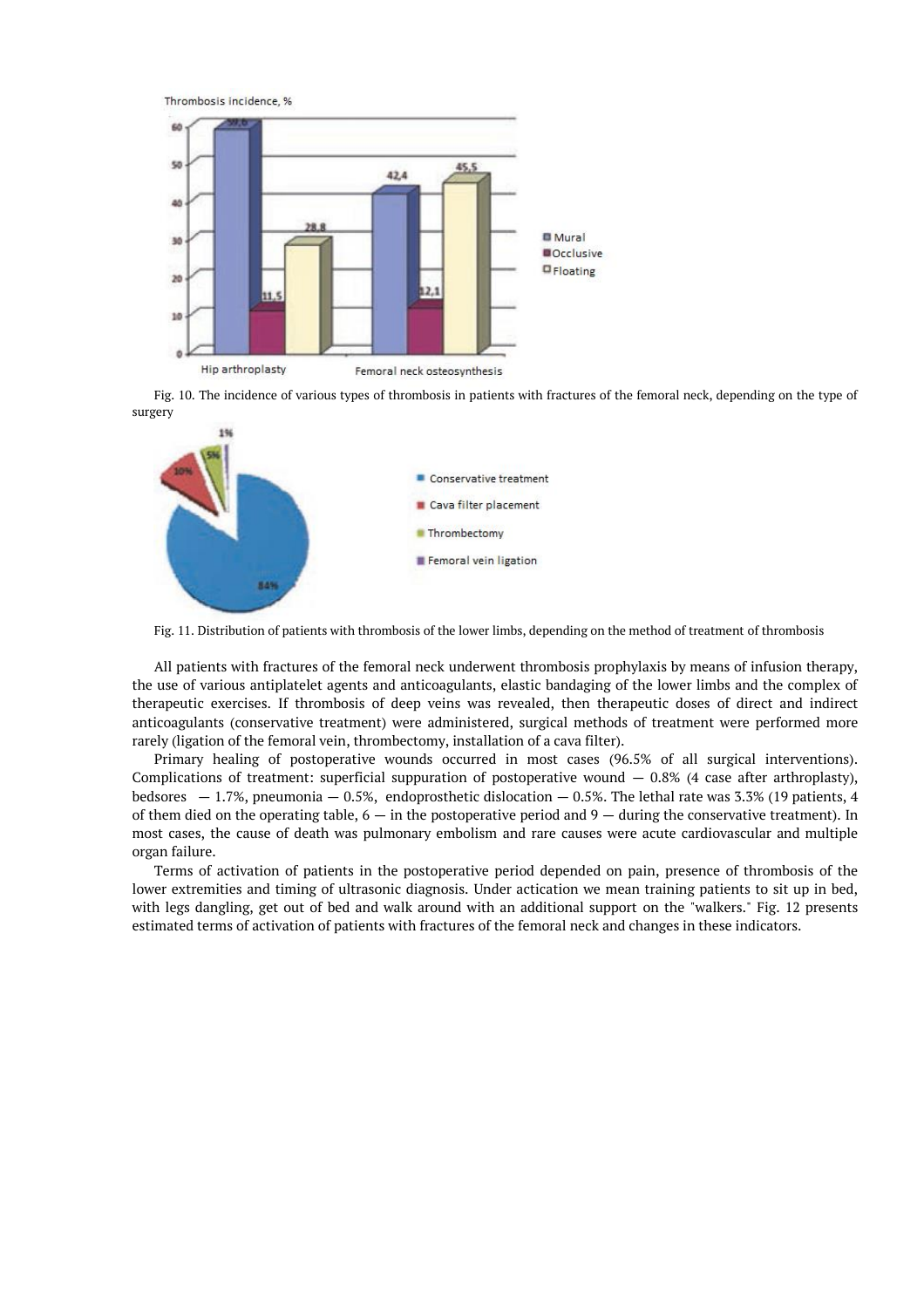

Fig. 12. The distribution of patients depending on the timing of activation postoperatively

The average term of activation of patients was 8 days in 2009, 10 days in 2010, 12 days in 2011, 9 days in 2012, and 6 days in 2013.

The average hospital stay was 28 days in 2009, 26 days in 2010, 28 days in 2011, 24 days in 2012 and 21 days in 2013.

#### **DISCUSSION**

In recent years, approaches to treatment of femoral neck fractures have not changed. According to the literature, conservative treatment may be selected for impacted fractures without displacement, but due to the high risk of secondary displacement osteosynthesis is recommended even for these fractures. Ostheosynthesis with cannulated screws is usually performed for fractures without displacement and fractures in young patients. After the surgery, the graduated weight of operated limb is recommended for a period of 8-12 weeks. However, many elderly patients are not able to carry out these recommendations. [6] Also, elderly patients require more early activation after surgery and that is why hip joint replacement is a method of choice for them [7-9]. Our method of treating patients with fractures of the femoral neck was dependent on the severity of concomitant diseases, degree of decompensation and thus anesthetic risk. Conservative treatment was carried out at impacted fractures of the femoral neck, the presence of severe comorbidity and denial of patients or their relatives to undergo the surgery. In 2009-2013, there was a stable trend of growing number of hip joint replacements compared to other treatments. In 2013, hip joint replacement was performed in 70.2% of patients. Delays in the surgical treatment of patients with fractures of the femoral neck, according to the literature, lead to an increase in the incidence of postoperative complications, length of hospital stay and mortality [10, 11]. Early surgical treatment of patients with fractures of the femur reduces the risk of deep venous thrombosis and pulmonary embolism [12, 13]. In our practice, we tried to operate these patients as soon as possible for the purpose of early activation and prevent hypostatic complications such as pressure sores, pneumonia and deep vein thrombosis. However, the timing of surgey also depended on the severity of comorbidity, the need for all tests in the medical history, provided by orders, the availability of formal records of specialists for each type of comorbidity and the presence and severity of thrombosis of the lower extremities. Measures for glucose management in decompensation of diabetes, heart rhythm disorders and other related diseases also resulted in a delayed surgical treatment, increasing the preoperative hospital stay. However, we managed to reduce the preoperative hospital stay by 40% with the help of osteosynthesis and by 38% performing the hip joint replacement. The preoperative hospital stay reduced due systematization and improvement of methods to prepare elderly patients for surgery, quickened preoperative examination of patients, and improved anethesiologic assistance. However, relatively long preoperative hospital stay forced us to continue improvement of examination techniques for elderly patients with femoral neck fractures. According to literature, femoral fractures occur most often in patients with concomitant cardial disease, chronic kidney disease, diabetes, stroke, tumor and COPD. In 70% of cases, patients with diabetes had diabetes type 2, which is often decompensated after surgery [14, 15]. Comorbidity plays a significant role in the postoperative recovery of patients [16]. According to literature, in 35-42% of patients with fractures of the femur, there is a decreased blood supply to the myocardium [17]. Our findings correlate with the literature: 79% of incoming patients had comorbidities of various types. Mental disorders occur approximately in 10% of patients (mostly over 65 years old) with femoral fractures. The pathophysiological origin of cognitive disorders is not fully understood [18-20]. Postoperative delirium occurs in 13.5-33% of patients with femoral fractures. It can manifest as hyper- and hypoactivity or alternation [21]. Regional anesthesia reduces the incidence of delirium in the early postoperative period [22]. Thrombosis of deep veins of lower limbs is also a frequent complication of femoral neck fractures. PE with revealed deep vein thrombosis or without it is the cause of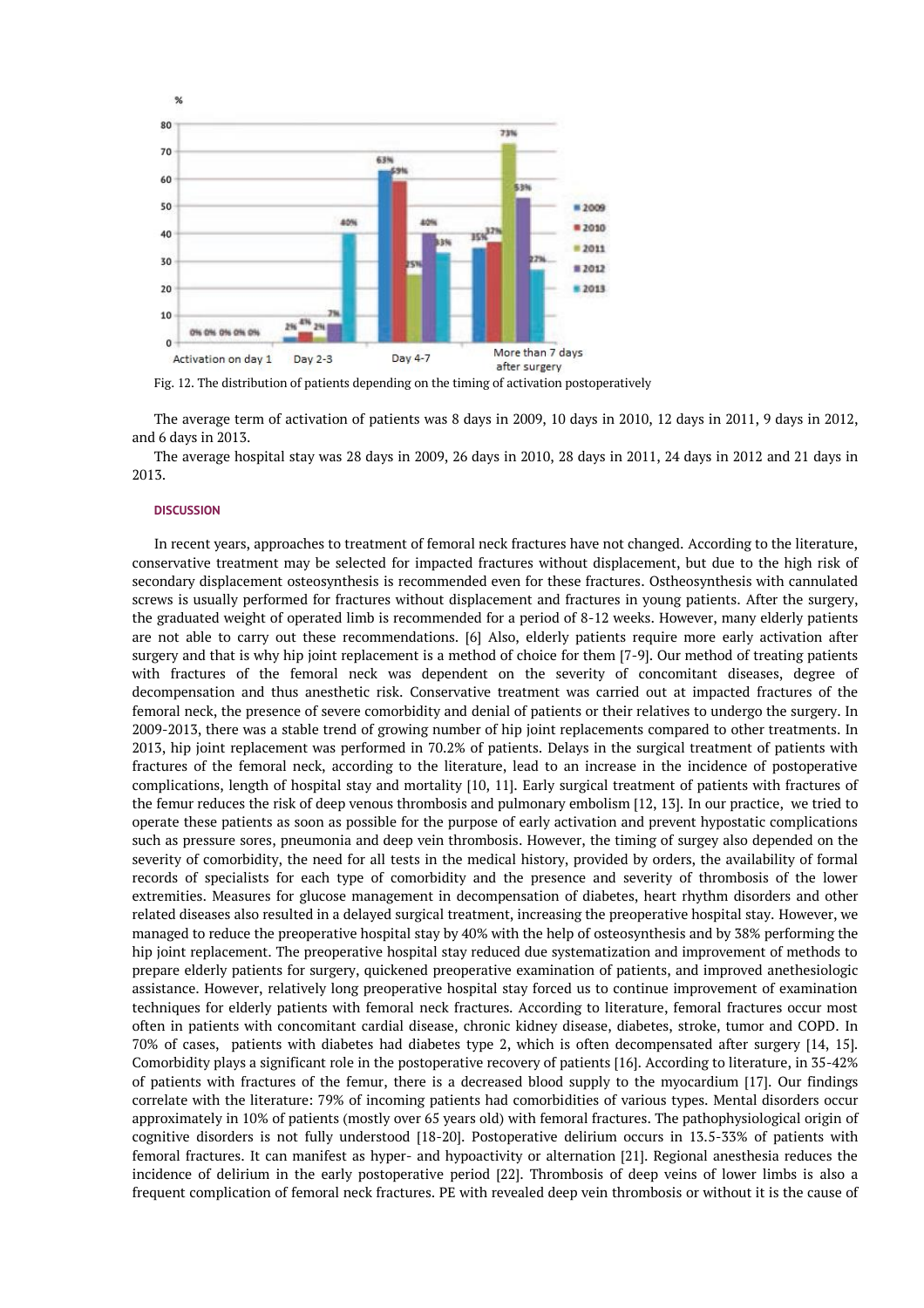10% of deaths in the hospital [23]. At the same time, in patients operated on for a fracture of the femur, the incidence of pulmonary embolism within the next 3 months after surgery ranges from 1.4 to 7.5%, which underlines the need for anticoagulants [24, 25]. According to our data, 27% of patients had thrombosis of lower extremities. One of the factors increasing the preoperative hospital stay and delayed activation of patients was difficulty in performing ultrosound angiography of lower limbs in order to prevent pulmonary embolism. Today, the Department has its own specialist, and this reduced the wait for the procedure. Mortality during the first year after injury in elderly patients with femoral fractures reaches 18-33%, and the average hospital mortality rate is 2.7% [26]. The mortality rate in our group of patients was 3.3%, which correlates with the literature data.

### **CONCLUSION**

From the analysis of archival material, it follows that the main causes of death in patients with femoral neck fractures are still complications associated with physical inactivity, such as pulmonary embolism. Consequently, for most early activation of patients they have to be operated on as soon as possible and set on their feet after surgery. The surgical treatment is the only way to save the patient from pain, which do not allow to take care of him/her. We believe that only a very high degree of operational risk may be a contraindication for surgery. The surgery should be performed eliminating examinations and consultations, which may tighten the preoperative preparation. We need to improve perioperative analgesia protocol that will activate a patient as soon as possible after surgery. It is also necessary to develop a protocol of joint action with the vascular surgeon in the diagnosis of thromboembolic complications in patients with femoral fractures.

#### **REFERENCES**

- 1. Johnell O., Kanis J. Epidemiology of osteoporotic fractures. *Osteop Int*. 2005;16Suppl2:S3–S7.
- 2. Cumming R.G., Nevitt M.C., Cummings S.R. Epidemiology of hip fractures. *Epidemiol Rev*. 1997;19(2):244–257.
- 3. Loizou C.L., Parker M.J. Avascular necrosis after internal fixation of intracapsular hip fractures; a study of the outcome for 1023 patients. *Injury*. 2009;40(11):1143–1146.
- 4. Berglund-Roden M., Swierstra B.A., Wingstrand H., Thorngren K.G. Prospective comparison of hip fracture treatment. 856 cases followed for 4 months in The Netherlands and Sweden. *Acta Orthop Scand*. 1994;65(3):287–294.
- 5. Koval K.J., Zuckerman J.D. *Handbook of Fractures*. 3rd ed. Lippincott Williams &Williams, 2002. 318–337.
- 6. Browner B.D., Jupiter J.B., Levin A.M., et al. *Skeletal Trauma*. Vol. 2. 3rd ed. Elsevier Publishing, 2003. 1700–1815.
- 7. Gierer P., Mittlmeier T. Femoral neck fracture. *Unfallchirurg*. 2015;118(3):259–270.
- 8. Dorotka R., Schoechtner H., Buchinger W. The influence of immediate surgical treatment of proximal femoral fractures on mortality and quality of life operation within six hours of the fracture versus later than six hours. *J Bone Jt Surg*. 2003;85(8):1107–1113.
- 9. Grimes J. P., Gregory P. M., Noveck H., et al. The effects of time-to-surgery on mortality and morbidity in patients following hip fracture. *Am J Med*. 2002;112(9):702–709.
- 10. Hefley F.G.J.R., Nelson C.L., Puskarich-May C.L. Effect of delayed admission to the hospital on the preoperative prevalence of deep-veinthrombosis, associated with fractures about the hip. *J Bone Jt Surg*. 1996;78(4):581–583.
- 11. Perez J. V., Warwick D.J., Case C. P., Bannister G.C. Death after proximal femoral fracture an autopsy study. *Injury*. 1995;26(4):237–240.
- 12. Blomfeldt R., Tornkvist H., Eriksson K., et al. A randomized controlled trial comparing bipolar hemiarthroplasty with total hip replacement for
- displaced intracapsular fractures of the femoral neck in elderly patients. *J Bone Joint Surg Br*. 2007;89(2):160–165. 13. Baker R.P., Squires B., Gardan M.F., Bannister G.C. Total hip arthoplasty and hemiarthroplasty in mobile, independent patients with a displaced
- intracapsular fracture of the femoral neck. *J Bone Joint Surg Am.* 2006;88(12):2583–2589.
- 14. Bentler S.E, Liu L., Obrizan M., et al. The aftermath of hip fracture. *Am J Epidemiol.* 2009;170(10):1290–1299.
- 15. Marinella M.A., Markert R.J. Clinical predictors of prolonged hospitalization in patients with hip fractures. *J Clin Outcomes Manage*. 2009;16(10):453–458.
- 16. Falck-Ytter Y., Francis C.W., Johanson N.A., et al. American College of Chest Physicians Prevention of VTE in orthopedic surgery patients. Antithrombotic therapy and prevention of thrombosis, 9th ed: American College of Chest Physicians Evidence-Based Clinical Practice Guidelines. *Chest*. 2012; 141 Suppl 2: e278S–325S.
- 17. Beaupre L.A., Jones C.A., Saunders L.D., et al. Best practices for elderly hip fracture patients. A systematic overview of the evidence. *J Gen. Intern Med*. 2005;20(11):1019–1025.
- 18. Prisco D., Cenci C., Silvestri E., et al. Pharmacological prevention of venous thromboembolism in orthopaedic surgery. *Clin Cases Miner Bone Metab*. 2014;11(3):192–195.
- 19. Sciard D., Cattano D., Hussain M., Rosenstein A. Perioperative management of proximal hip fractures in the elderly: the surgeon and the anesthesiologist. *Minerva Anestesiol*. 2011;77(7):715–722.
- 20. Sieber F.E., Zakriya K.J., Gottschalk A., et al. Sedation depth during spinal anesthesia and the development of postoperative delirium in elderly patients undergoing hip fracture repair. *Mayo Clin Proc*. 2010;85(1):18–26.
- 21. Dolan M.M., Hawkes W.G., Zimmerman S.I., et al. Delirium on hospital admission in aged hip fracture patients: prediction of mortality and 2-year functional outcomes. *J Gerontol A Biol Sci Med Sci*. 2000;55(9):M527–M534.
- 22. Papaioannou A., Fraidakis O., Michaloudis D., et al. The impact of the type of anaesthesia on cognitive status and delirium during the first postoperative days in elderly patients. *Eur J Anaesthesiol*. 2005;22(7):492–499.
- 23. Huddleston J.M., Gullerud R.E., Smither F., et al. Myocardial infarction after hip fracture repair: a population-based study. *J Am Geriatr Soc*. 2012;60(11):2020–2026.
- 24. Carpintero P., Caeiro J.R., Carpintero R., et al. Complications of hip fractures: A review. *World J Orthop*. 2014;5(4):402–411.
- 25. Chong C.P., Savige J.A., Lim W.K. Medical problems in hip fracture patients. *Arch Orthop Trauma Surg.* 2010;130(11):1355–1361.
- 26. Dovjak P., Iglseder B., Mikosch P., et al. Treatment and prevention of postoperative complications in hip fracture patients: infections and delirium. *Wien Med Wochenschr.* 2013;163(19–20):448–454.